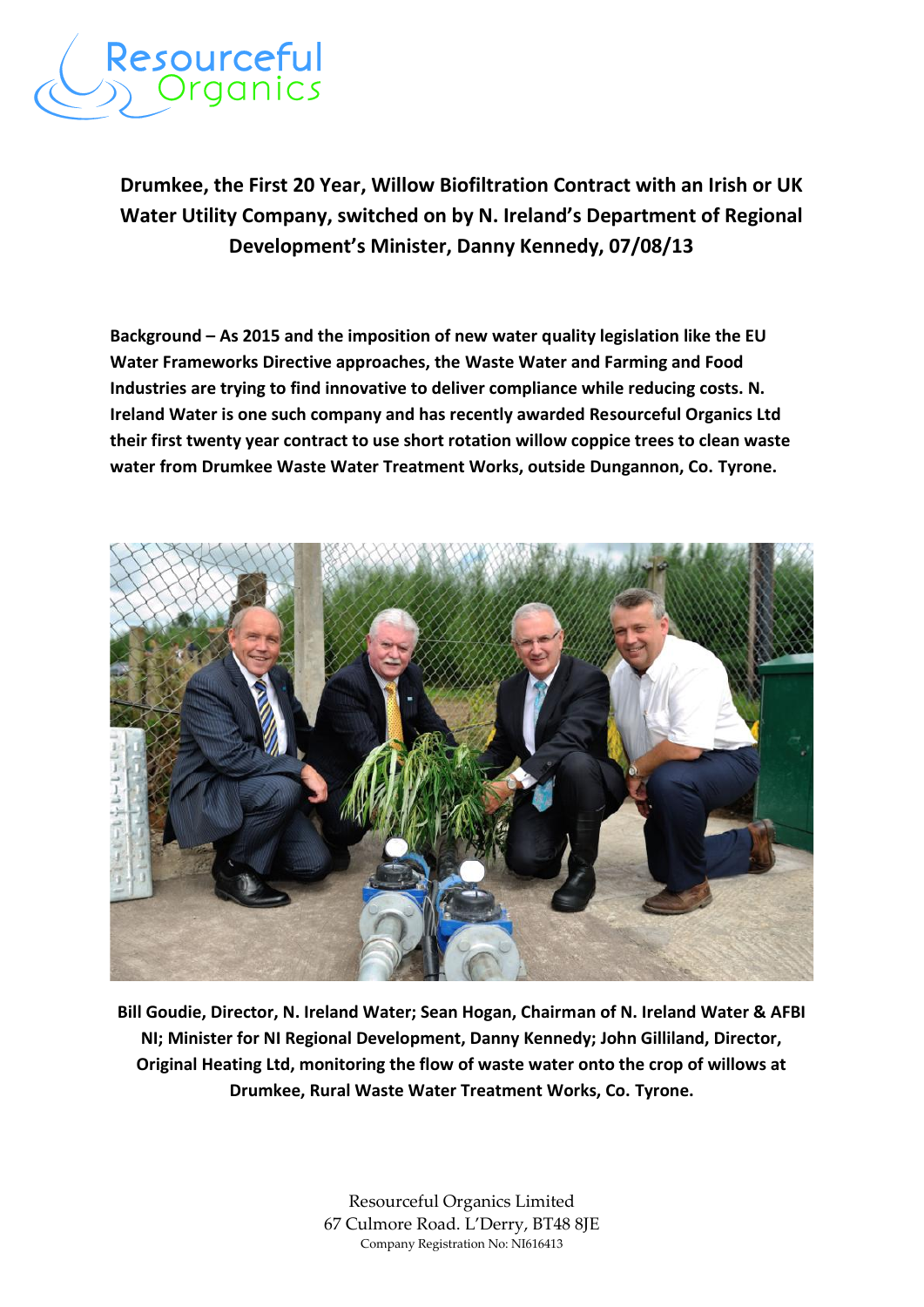



**Minister, Danny Kennedy, switching on the willow waste water irrigation with Dahn Rosenquist, Director, Resourceful Organics Ltd**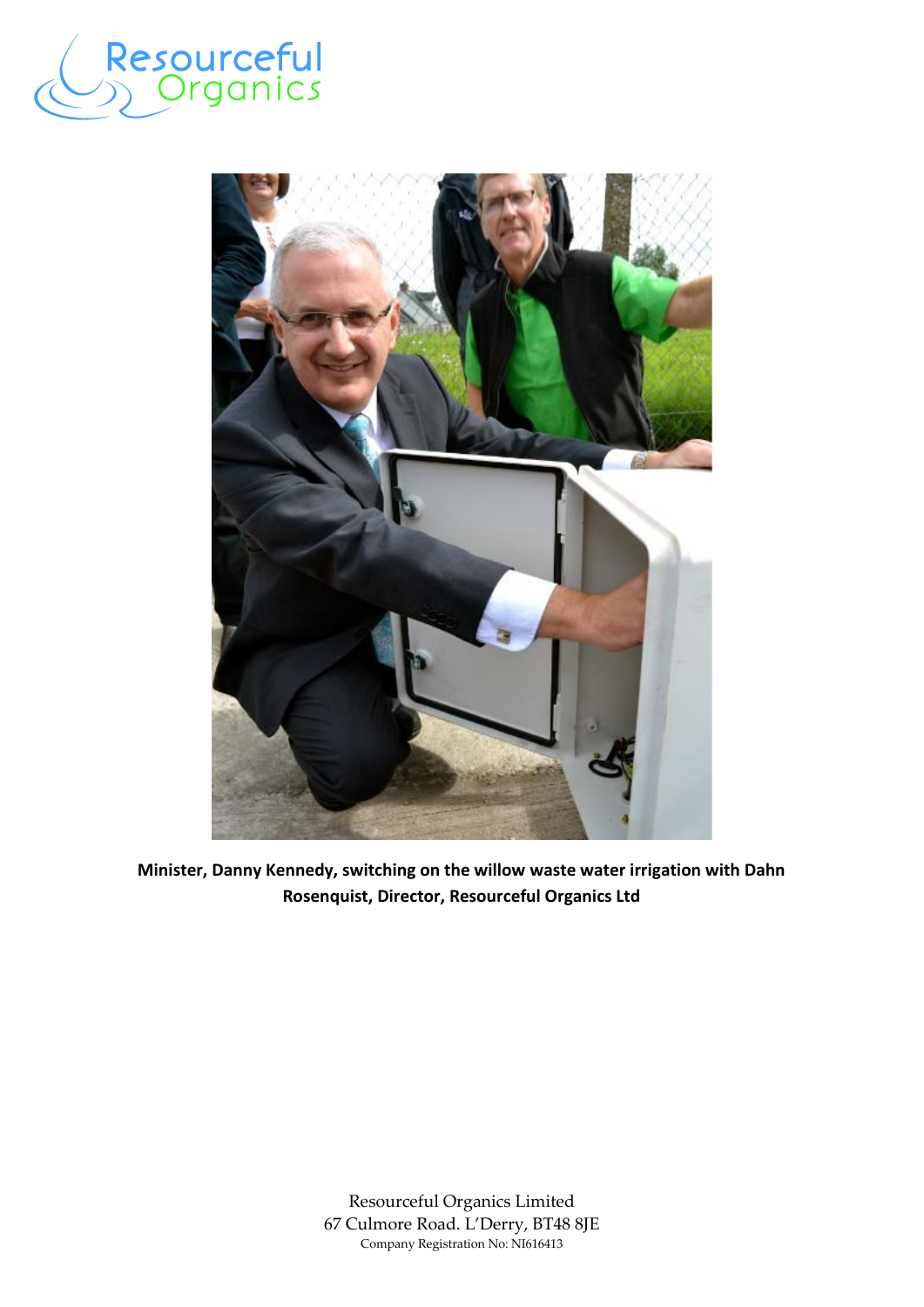



**John Gilliland, Director, Resourceful Organics Ltd, explaining to Minister, Danny Kennedy and Sean Hogan, Chairman, N. Ireland Water, the on going willow site monitoring being provided, to warrant N. Ireland Environment Agency awarding the project, UK's first Variable Discharge Consent. Ground water is measured through regular sampling of a collection of bore holes to below the water table, one of which is under the black vertical pipe in the centre of the picture.**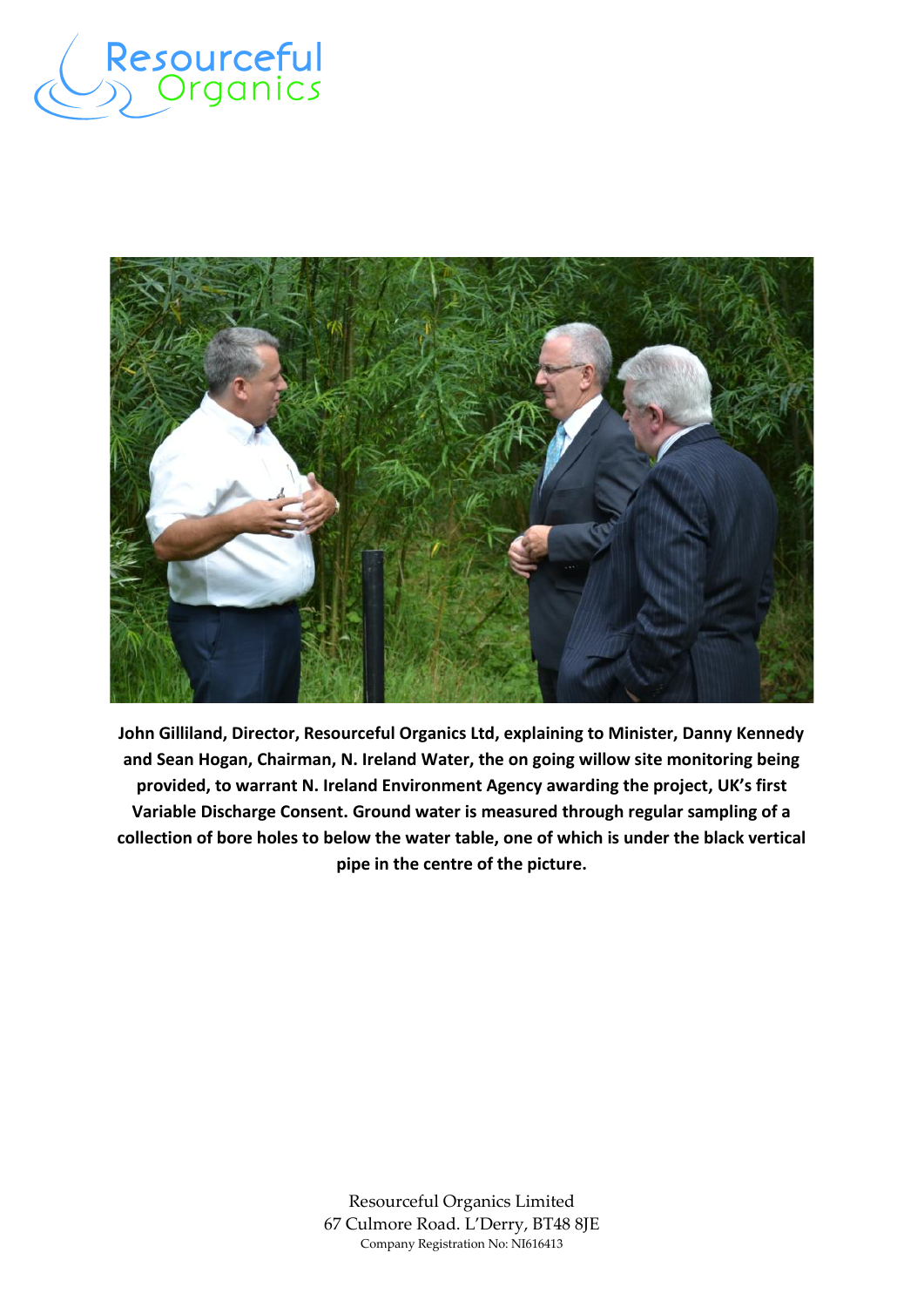



**Drumkee Rural Waste Water Treatment works treats waste from 25 people. Its waste water will now be used to fertilise one hectare of land, which grows 15,000, short rotation willow trees, coppiced every three years, before regrowing from the same tree stumps. The resultant wood is used to fuel automated wood fired boilers, which subsequently produces renewable heat.**